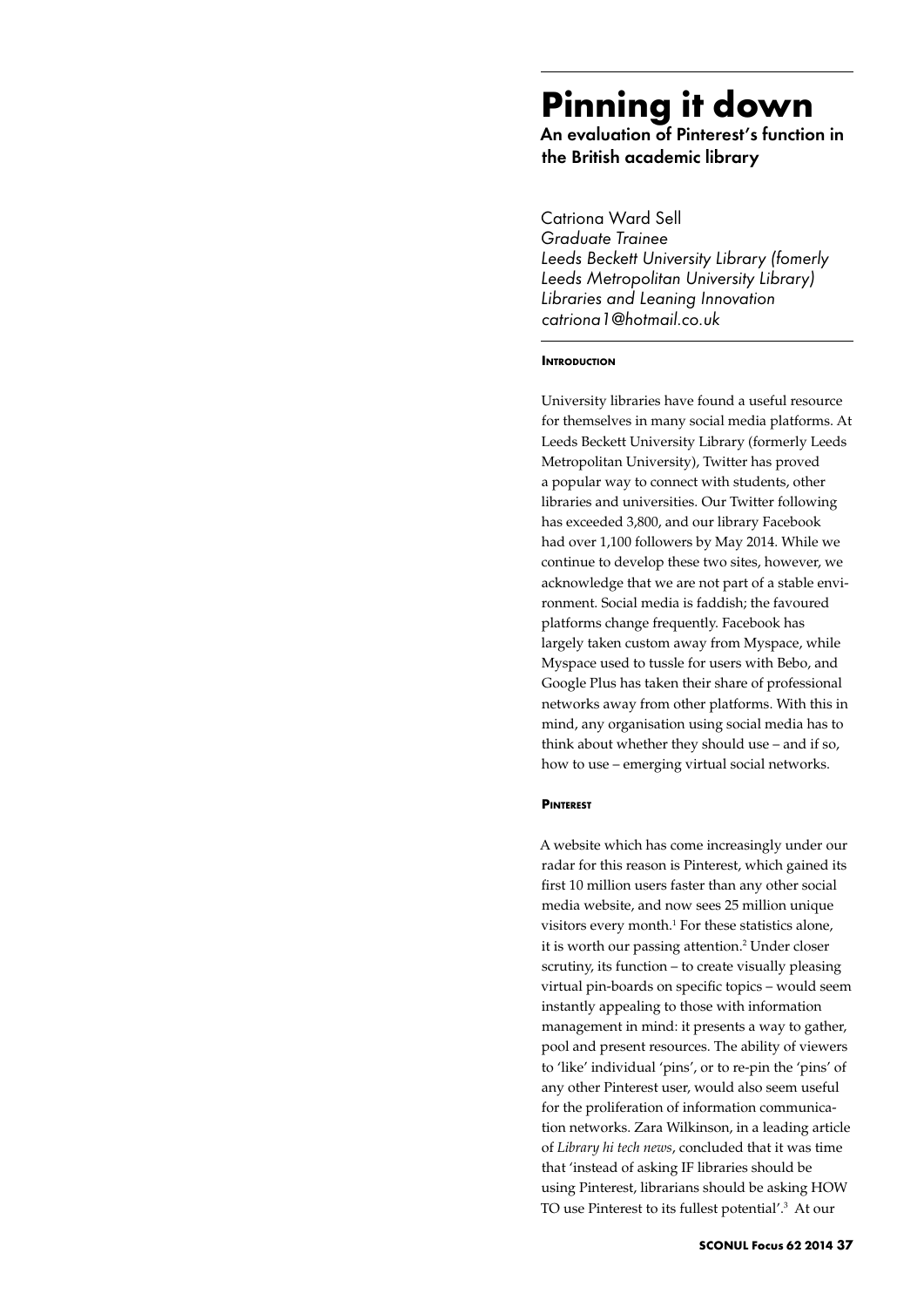library, we've asked this. What have we concluded? And why do we appear to be in a minority in attempting to answer this question at all?

## **Current use in university libraries and user demographics**

The only statistical survey of library usage of Pinterest currently in circulation pertains to law libraries. It estimates that the percentage of law libraries using Pinterest is as low as 3.3. According to the same article, around a third of law libraries are engaged in Twitter, and a further 45.9% in Facebook: so these libraries are involved with social media engagement. There is evidence that it is being used in some academic libraries. Sunderland University Library's colourful Pinterest boards appear popular amongst students,<sup>4</sup> Brunel's board showcases student interaction well,<sup>5</sup> and the Bodleian's boards have a professional, polished and considered feel, appropriately showcasing their special collections.<sup>6</sup> These, however, are notable examples. A search for university library Pinterest boards yields a handful of accounts. Most pins on those boards that do exist – ours included – have relatively few 'likes'. Considering that Pinterest could, in theory, be such a strong information management tool, this seems surprising.

However, a quick browse through general Pinterest boards is suggestive of why this is. The pin collections around us commonly comprise motivational gym quotes, cupcake recipes, cute animal pictures, fashion photography and shop-window displays of handicrafts and fashion-based retail items.7 So perhaps before investing a lot of time in the library Pinterest board, we should ask: are our boards actually reaching an interested audience? If so, who? And are they useful when they do?

A statistic backed up by a quick browse of public Pinterest boards is that the demographic of Pinterest users tend to be different from that of the 'followers' of our library's Twitter or Facebook. Stephanie Chau, the lead articles writer for the San Diego School of Law, states that Pinterest board owners – and presumably viewers – are generally North American, college-educated females, between the ages of 25 and 44.<sup>8</sup> In a very thorough statistical analysis of Pinterest, Gilbert and Chang estimate this to be around 43% of all users.9 It suggests that a significant majority of Pinterest users fall outside the general catchment area of UK universities like ours, whose student body largely comprises young home students. The age demographic of users also suggests that

those viewing Pinterest may have already gone through higher education.

So apart from this demographic, whom do we reach? Mostly people without Pinterest boards themselves, who come across ours as promoted through Facebook and Twitter. This then begs the question: are we unnecessarily repeating ourselves, by posting similar information on all three platforms, reaching predominantly the same viewers through both media? As Ahlbrand states of law libraries, 'the irony is that when your advertisements about social media are primarily made through other social media, you are dependent on patrons paying attention to your social media in the first place!'10 Is there a benefit in investing time in reaching the same people through a different medium?

#### **Pinterest and copyright**

Relatively user-friendly as it is, Pinterest is time-consuming. For the cupcake recipe poster, perhaps it comes about through natural internet browsing habits; but this is not the case if it is to be used academically. Links have to be sourced and checked for relevance, and text has to be written. Pictures have to be organised logically, as the order isn't flexible once the pictures are uploaded. And they have to be copyright cleared… which is where many 'tune out'. Libraries, being institutions that acknowledge Pinterest, may not tune out, but copyright issues may well put them off using the platform.

At Leeds Beckett University we are lucky to have an excellent and knowledgeable specialist copyright officer. Any picture that we haven't taken ourselves, or which might infringe copyright in some way, is vetted by our resident copyright expert before publication. This is important even though most individual Pinterest board owners brush these issues aside and continue to pin regardless, probably assuming that media freely accessible on the internet is free for use, or thinking that, as they are one needle in a haystack of copyright infringers, the courts are surely not going to bother entertaining an infringement by one individual. Libraries, however, are not individuals. We are part of institutions that hold significant influence and financial power – and we should be expected to abide by the law. Our pins have the potential to reach many more people, increasing the visibility of illegally reposted pictures. So not infringing copyright laws on social media, for libraries, is important. Taking the copyright issues of Pinterest seriously is a part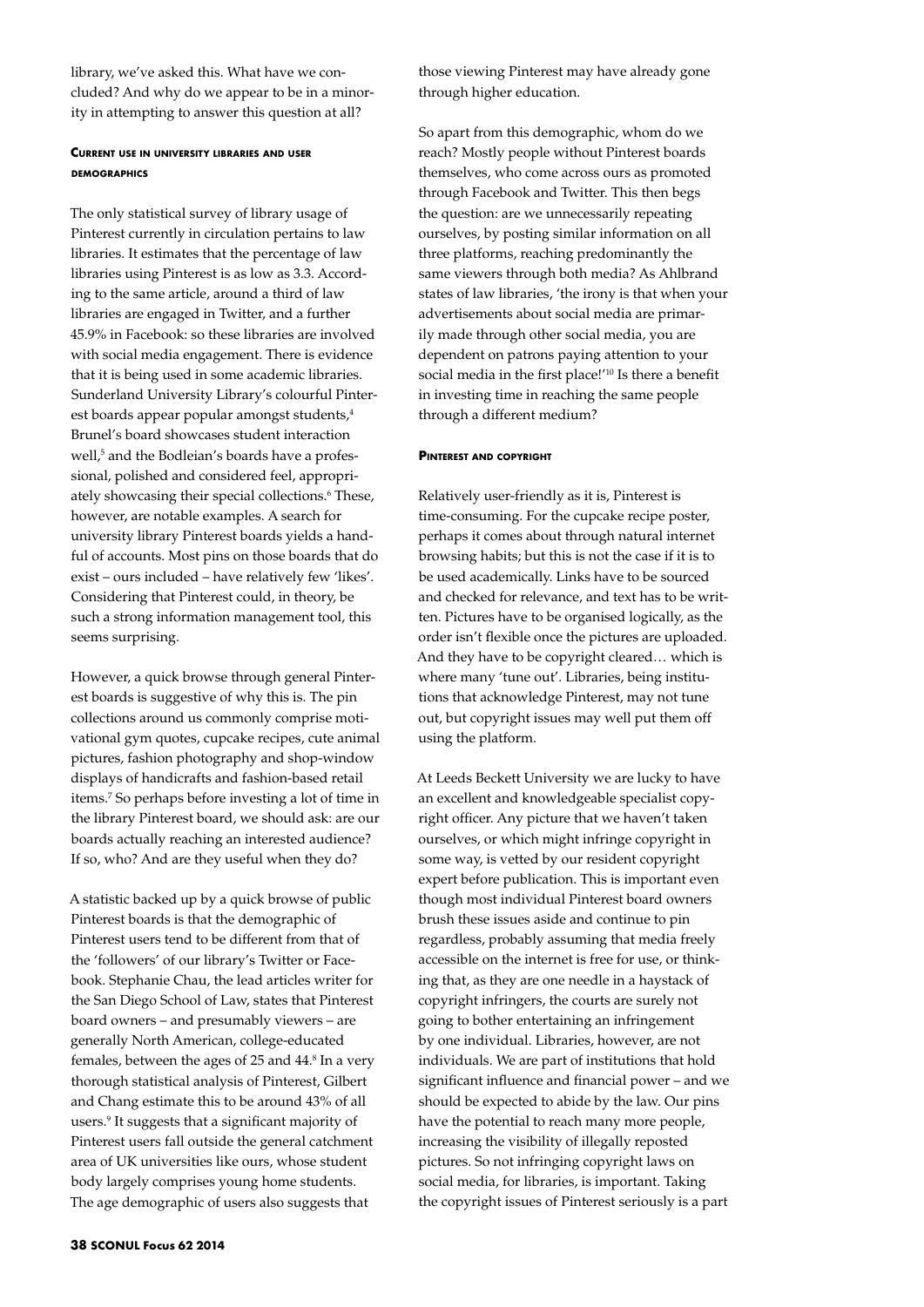of taking our engagement with Pinterest on the whole seriously.

The easiest way to avoid infringing copyright would be to create all content ourselves, which would be hugely time-consuming. It is better practice to maintain a confident knowledge of what copyright allows. Guidelines exist regarding the copyright of images and text, the most basic model being that the copyright of an image, text or film expires seventy years after the death of its artist, writer or composer. However, this model will not apply to all countries. What if we want to use an image from a country that has a different law? What if we cannot establish the date of the maker's death? Though various websites have stock photographs available to use free of charge, these can be limited and restricting – and using only images that are copyright-free because they are over seventy years old is even more so.

Here, however, the primary commercial use of Pinterest is worth considering. The platform is commercially exploited by companies who can present attractive pictures of their products to a large audience. Often, companies really like their content being re-pinned on to a board with a wide audience. Here, it is to our advantage that we don't have a stereotypical Pinterest audience, but rather, we attract a British-based demographic through promotion on other forms of social media. For an external business, it makes being re-pinned on a university library Pinterest board an attractive proposition. In a similar fashion, local events, resource companies and publishers want their aims, objectives and products to be promoted positively by external parties. The best way to get permission to use images and links? Ask.

Many companies respond quickly and positively if their public relations or social media team receives a polite email. Through this method of asking for re-pin permissions, we've strengthened our own external networks and built up a bank of permissions that can be drawn upon for future Pinterest boards. Copyright problem solved. But this adds time to the whole pinning process – which leads us back to the original question: Why are our efforts, which offer a valuable new audience for external businesses, worth it for us?

#### **Pinterest and user behaviour**

To answer this, it is worth considering the amount of time generally spent engaged with Pinterest, as opposed to Facebook and Twitter – even if it is with a 'recycled' audience. People generally

spend longer on Pinterest – an average of sixteen minutes per view – as opposed to the average twelve-minute look at Facebook, or couple-ofminutes glance at Twitter.<sup>11</sup> On Twitter and Facebook, users look for quick snippets of real-time, brand new social information. On Pinterest, users come to browse information that is not presented as a 'real time', regularly updated newsfeed, but as a stable and whole entity. This agenda supports the way that people like to view academic information. With unlimited and stable text and links, users may browse the 'pins' to compare and avail themselves of information from different sources – as they would compare, say, recipes or advice on crafts. As in the case of recipes, an attractive visual clue beside each promoted item, rather than just instructional text, makes links more attractive, gives a 'feel' for the information being presented and encourages use.

The fact that we connect with the same demographic in a different way, then, and not the fact that we connect with a new demographic – which we probably largely don't – should be the aspect of Pinterest that libraries capitalise on. If a useful 'side-effect' of this engagement is increasing the global footprint of our institution, that's welcome. However, we should look at Pinterest as a stable way to present information attractively to the audience we already have, capitalising on having people's attention for that sixteen minutes.

It is also relevant that users' attention is active. Users are not expected to be mere browsers, but are invited to 're-pin' what they see, visit external websites promoted through pins, and connect with similar boards. This is why Pinterest has been such a useful business tool: a 2012 study about social shopping found that 59% of Pinterest users had purchased an item that they found through Pinterest.12 The type of interactivity promoted on Pinterest encourages the purchase of what is seen. The process of buying items is, if handled correctly, readily translatable into buying into information sources.

#### **Pinterest in academic libraries: suggested ways forward**

To handle it correctly, then, we have to maintain this level of interactivity through mimicking the lighter content that people generally go to Pinterest for, capitalising on having a captive audience lured in by the informal and trendy feel of social media. However, we have to be careful. It's tempting to fall into the trap of being as cute, quaint or flippant as the Pinterest boards around us. Under the face of pictures and minimal text, we should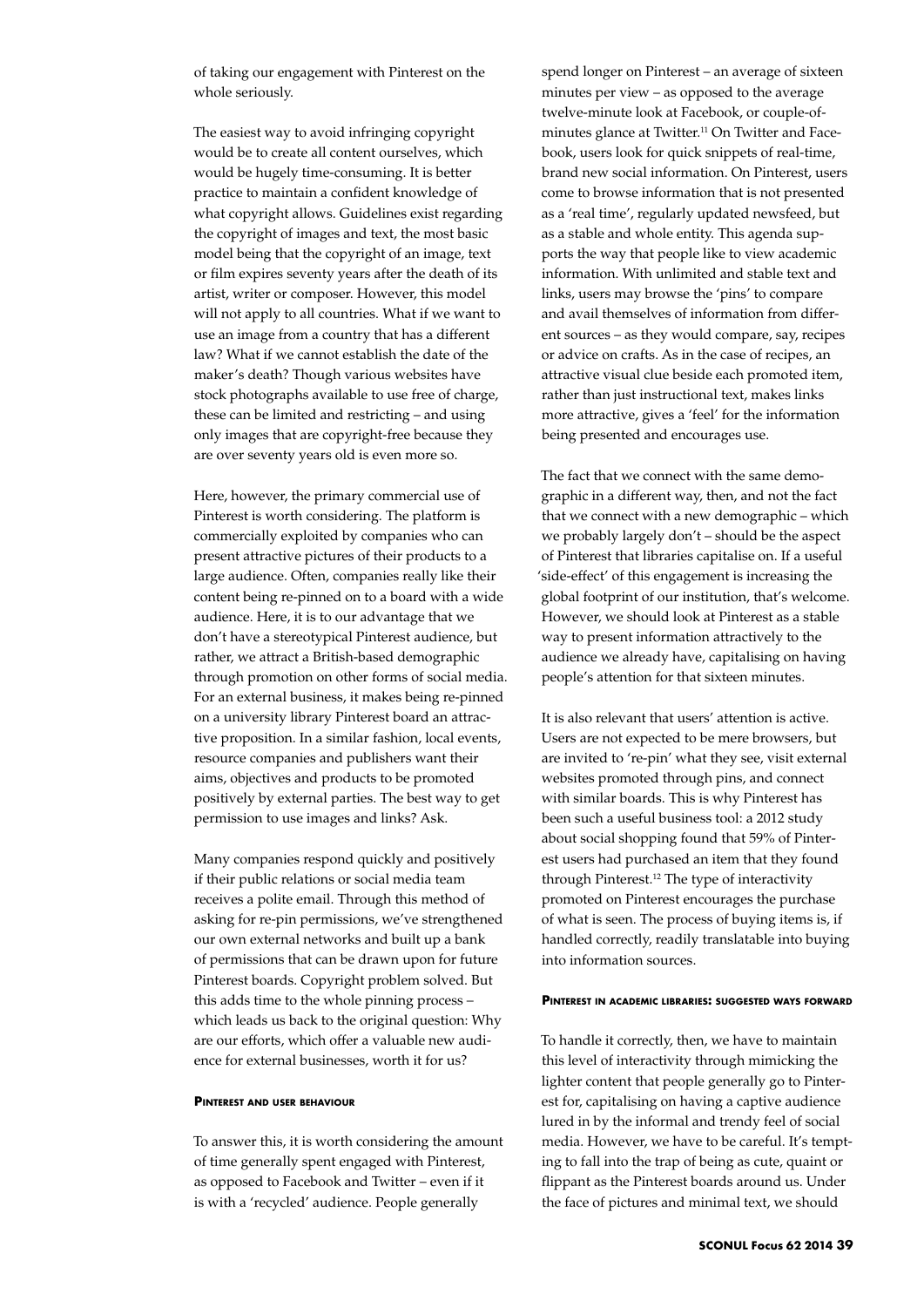present useful, relevant and copyright-correct information. We should capitalise on the fact that information can be made to look cutting-edge with the addition of a modern picture. A link that contains information of longstanding value may look staid if viewed multiple times, or with an old-fashioned graphic; Pinterest's ability to change the graphic associated with a link, yet leave the link behind it unchanged, allows us to present practical information in a trendy fashion.

It is important for us to make information visually appealing, because libraries are no longer solely information centres, but centres of learning. Universities are traditionally seen as places where the book-learner thrives; likewise, libraries are traditionally seen as places that benefit the text-based learner. (Irene McDermott goes as far as to say that the majority of librarians favour and advocate this learning style. 13) However, a student body is not made up solely of text-based learners. Studies in the USA have found that about 40% of college level students are visual learners.14 Social media, with its emphasis on imagery and short snippets of text, particularly appeals to the visual learner. Pinterest can thus become a way for a learning centre to reach out to those students who may otherwise feel put off by the traditional stereotype of a library. Rather than increasing our global circle, we can make the circle we already have more inclusive.

Pinterest can thus be used as a way to bridge the gap between the informality associated with social media, and the formality of presenting useful academic information. One way for libraries to look at Pinterest is as a means of making important information accessible by informal means. Rather than being a means of expanding into a North American market, it enables us to become more inclusive towards the diverse audience we already have. Pinterest builds on an established culture of being engaged with visual consumerism, not of skimming over breaking, real-time information with the tendency to gossip. If done effectively, it can be useful for the dissemination of information and the expansion of information-sharing communities.

Unlike boards which pin cute pictures or recipe links, however, if treated as an information management tool and learning resource, Pinterest needs time and thought to make it relevant, to keep it aesthetically up to date and to strike the correct balance of resourcefulness and visual interest. The answer to *how* Pinterest *should* be

used by libraries is likely also the answer to *why* more libraries aren't (yet) using it.

This doesn't mean they shouldn't, or indeed won't in the near future, though. As information is added and the small network which is establishing itself grows, other interested parties will notice and take part. The functionality of Pinterest means that these parties are encouraged to feed back into the network, and become active participants of it. As the first libraries to use Pinterest take on the task of answering how we should use it, those that follow will have that question already answered, and have a small but readymade visual culture of information proliferation to pin in to. The more libraries to do so, the more valuable the network will become. Hopefully, by starting out now we've given ourselves a good head start into this new and useful social media sphere.

Find us on Pinterest at http://uk.pinterest.com/ beckettlibrary/ (accessed 22 May 2014)

### **References**

- 1 Green. J., 2012. Is Pinterest making any money? *The Telegraph* (04 April), p.1
- 2 Hansen, K., 2012. Pinterest as a tool: applications in academic libraries and higher education. Partnership: *The Canadian journal of library and information practice and research*, 7 (2), p. 2
- 3 Wilkinson, Z., 2013. Oh, how Pinteresting! An introduction to Pinterest. *Library hi tech news*, 30 (1), p. 2
- 4 Sunderland University Library, 2014. Pinterest Board [Online] Available at: http://www. pinterest.com/UniOfSunLib/ [accessed 22 May 2014]
- 5 Brunel University Library, 2014. Pinterest Board [Online] Available at: http:// gb.pinterest.com/brunellibrary/ [accessed 22 May 2014]
- 6 The Bodleian Libraries of the University of Oxford, 2014. Pinterest Board [Online]. Available at: http://gb.pinterest.com/bodleianlibs/ [accessed 22 May 2014]